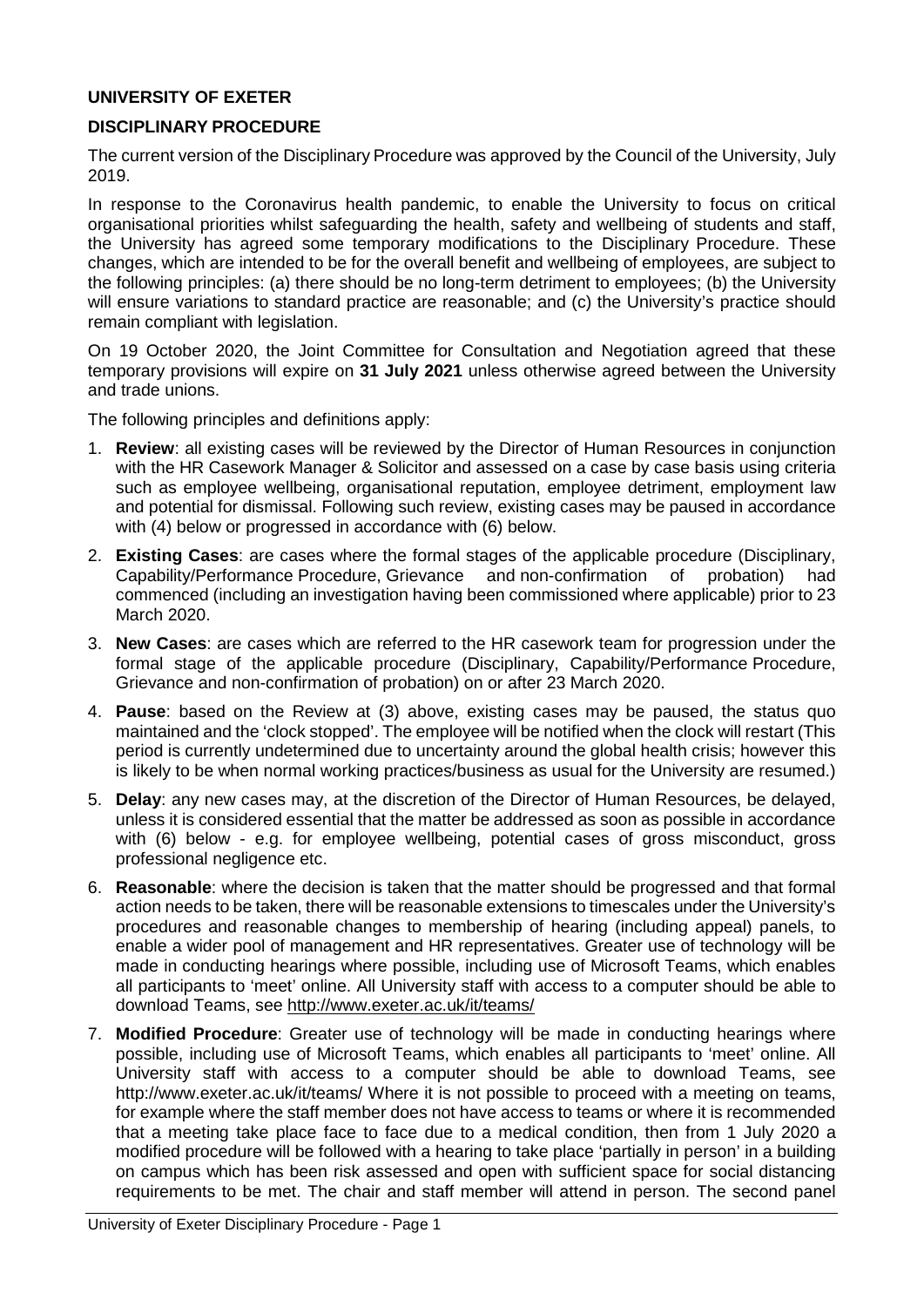member (where applicable) and companion may attend in person or via Teams (to be assessed on a case by case basis). All other parties, including supporting HR Representative, note taker and witnesses will attend via Teams.

## **Temporary Amendments**

The relevant temporary amendments to the Disciplinary Procedure are outlined in the below sections of this document:

- *3 Informal Action*
- *4 The Formal Disciplinary Procedure*
- *13 Right to Appeal*

References to the Director of Human Resources include their designate.

For avoidance of doubt, references to notification in writing include e-mail.

Date of this document: 29 March 2021

## **Disciplinary Policy and Procedure**

- 1 Policy, purpose and principles
- 2 Relationship with other Policies and Procedures
- 3 Informal procedure
- 4 The Formal Disciplinary Procedure
- 5 Precautionary Suspension
- 6 Undertaking the Investigation
- 7 The Disciplinary Hearing
- 8 Timing and Postponement
- 9 Right to be accompanied
- 10 The Outcome of the Disciplinary Hearing
- 11 Alternatives to Dismissal
- 12 Notification of Outcome
- 13 Right of Appeal
- 14 Return to work

#### Appendices

- 1. Examples of gross misconduct
- 2. Related university procedures and policies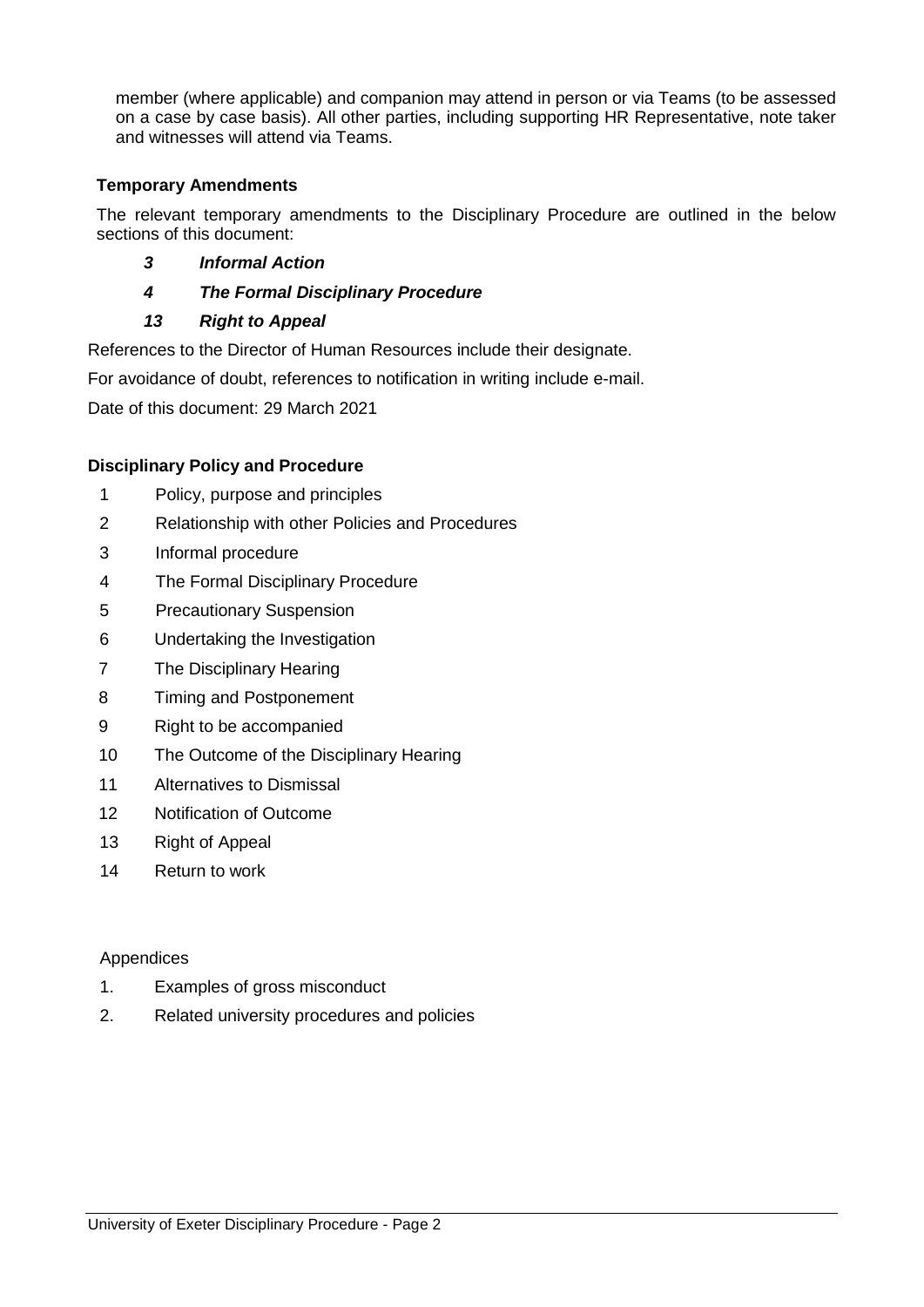### **1 Policy, Purpose and Principles**

- 1.1 The purpose of this procedure is to help and encourage employees to achieve and maintain required standards of conduct. Its aim is to ensure that when disciplinary action needs to be taken, it is applied consistently and fairly.
- 1.2 This procedure takes into account the provisions of the ACAS Code of Practice on Disciplinary and Grievance Procedures (as amended).
- 1.3 This procedure applies to all staff employed by the University (including those working in or managed by a third party organisation, including staff on secondment). For the avoidance of doubt this does not include Postgraduate Teaching Assistants, or those working on aclaims basis or via the Temporary Staff Bank.
- 1.4 This procedure is intended to be used as a guide and does not form part of the contract of employment. The application of this procedure may be modified by the Director of Human Resources or his/her designate at their discretion if appropriate in specific cases (for example where a member of staff employed by the University works in, or is managed by employees of, a third party organisation, including in cases of secondment).
- 1.5 Where possible, minor disciplinary issues should be dealt with informally by the employee's line manager (see clause 3).
- 1.6 Before any formal disciplinary action is taken the employee will be advised of the allegations in writing and given an opportunity to state their case in response at a disciplinary hearing.
- 1.7 There may be occasions when, depending on the seriousness of the misconduct involved,it is appropriate to enter the procedure at the stage of a final warning or dismissal (which may include dismissal without notice).
- 1.8 No employee will be dismissed for a first breach of discipline except in the case of gross misconduct.
- 1.9 If disciplinary action is considered against an employee who is a trade union representative, the normal disciplinary procedure will be followed. An appropriate trade union official will be informed before any disciplinary hearing.
- 1.10 The University will endeavour to deal with disciplinary matters promptly and without undue delay and expects the employee to cooperate to achieve that aim.
- 1.11 An employee has the right to be accompanied by a fellow worker or a trade union representative at any formal disciplinary or appeal hearing. This right does not apply to investigation meetings or any informal meeting (see paragraphs 3 and 6.2 below). It also does not apply to suspension meetings if applicable (see paragraph 5).
- 1.12 Time limits (other than those for prior notification of meetings/disclosure of documentation before meetings) are indicative – there may be circumstances, particularly in the case of complex cases, where these are not realistic. If it is not possible to respond or take action within the time limits referred to in this Procedure, the employee should be given an explanation for the delay and told when a response can be expected. The time limits may be varied by mutual agreement in individual cases.
- 1.13 The employee has the right to appeal against any formal disciplinary action taken.
- 1.14 Misconduct outside of work may need to be dealt with under the University's formal Disciplinary Procedure where it is considered that it has a direct bearing upon the employment relationship and/or the employee's role.
- 1.15 Allegations of misconduct in research will be dealt with in the first instance in line with the University's Good Practice in the Conduct of Research [www.exeter.ac.uk/research/inspiring/about/goodpractice/misconduct/](http://www.exeter.ac.uk/research/inspiring/about/goodpractice/misconduct/)
- 1.16 Where there is an issue as to the meaning of 'Academic Freedom' in any proceedings, consideration will be given to the agreement with the University and College Union regarding the definition of academic freedom dated 31 July 2009.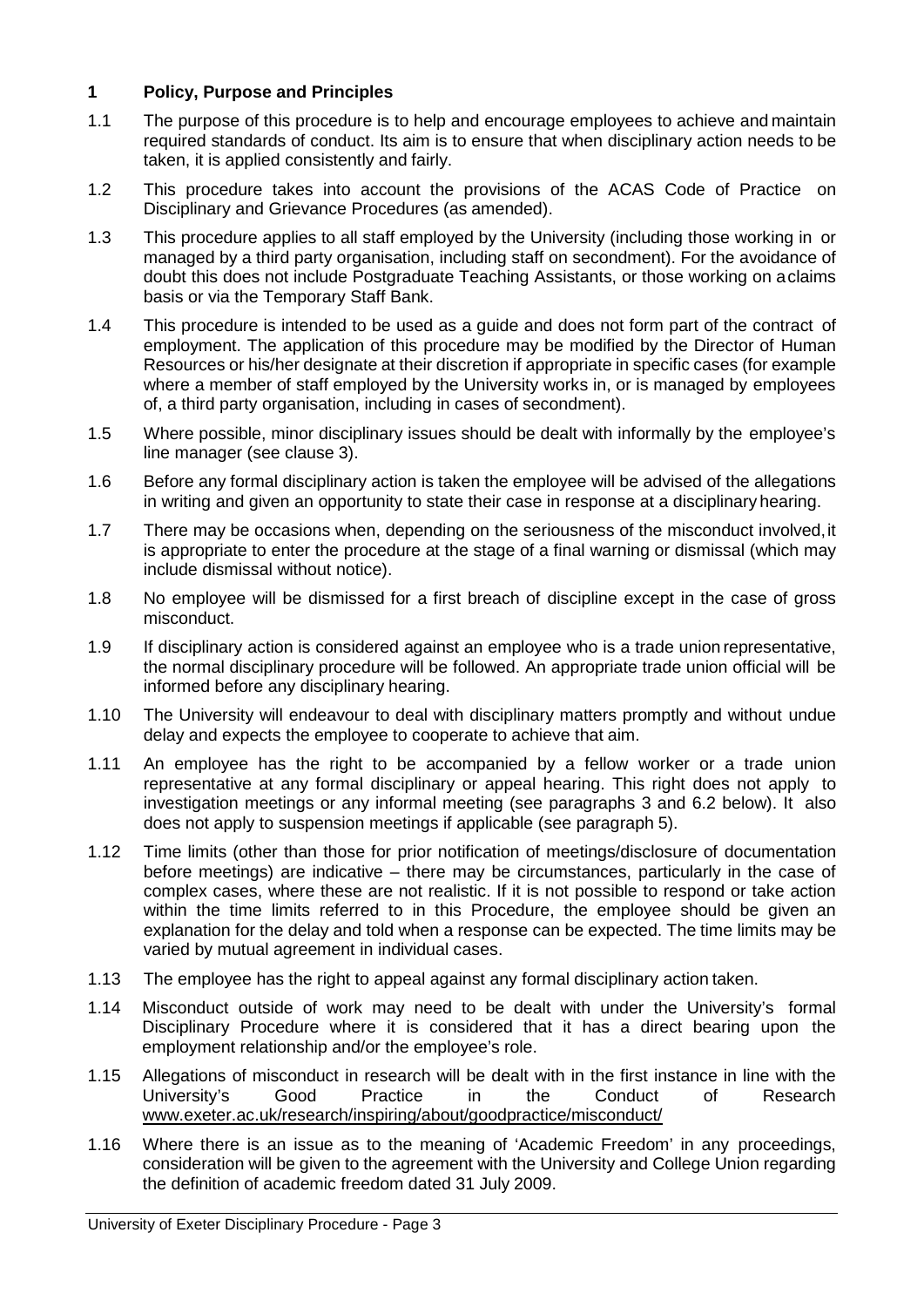[www.exeter.ac.uk/staff/employment/academicroles/policies/freedom/](http://www.exeter.ac.uk/staff/employment/academicroles/policies/freedom/)

1.17 Where the employee who is subject to the Disciplinary Procedure is a member of one of the academic job families then at least one member of the Disciplinary Panel will be an academic manager.

### **2 Relationship with other Policies and Procedures**

- 2.1 This procedure applies where there has been a failure to achieve or maintain adequate standards of behaviour. There are separate procedures which apply where there are concerns over an employee's performance and/or absences due to ill health. However there may be occasions where it is appropriate to transfer to a different procedure. If at any stage after commencing this procedure, the commissioning manager in conjunction with HR Services, considers that the matter should be dealt with under an alternative procedure the discipline case will be ceased (or in certain circumstances, suspended) and the issue will be transferred to the relevant procedure at the appropriate stage. The employee will be notified of this decision and the reason.
- 2.2 Investigations that have been undertaken in one procedure may be used as and where appropriate to inform another procedure.
- 2.3 This procedure does not apply to dismissals that arise as a result of redundancy or the nonrenewal of a fixed term contract; neither does it apply to formal action or dismissals taken under the probationary procedure. There are separate University processes to manage these circumstances.
- 2.4 If an employee raises a grievance during the disciplinary process the disciplinary process may, if appropriate, be temporarily suspended in order to address the grievance; however if the disciplinary and grievance issues are related it may be appropriate to deal with both cases concurrently under a single investigation and hearing. Each case will be considered on an individual basis.
- 2.5 An employee who is the subject of any action under this Procedure may not raise a grievance about the decision to apply the Disciplinary Procedure, the conduct of an investigation or a disciplinary hearing or decisions taken under the Disciplinary Procedure.

#### **3. Informal Procedure**

- 3.1 Minor instances of misconduct can often be resolved informally rather than immediate application of the discipline procedure. The employee's line-manager should promptly discuss any concerns they have with the employee. Appropriate action may include:
	- support and training
	- advice and guidance, which may be confirmed in writing
	- coaching and counselling
- 3.2 The purpose of this discussion is to ensure that the employee:
	- is aware of the concerns;
	- knows what is required to meet expected standards of conduct, with targets set if appropriate;
	- is made aware of the timescale over which an improvement is required;
	- Is made aware that further misconduct and/or a failure to meet the expected standards of conduct will result in the application of the Formal Disciplinary procedure.
- 3.3 The discussion and outcome, including any targets, should be confirmed in writing by the line-manager, and this may be by email where appropriate.
- 3.4 This does not form part of the formal Disciplinary Procedure.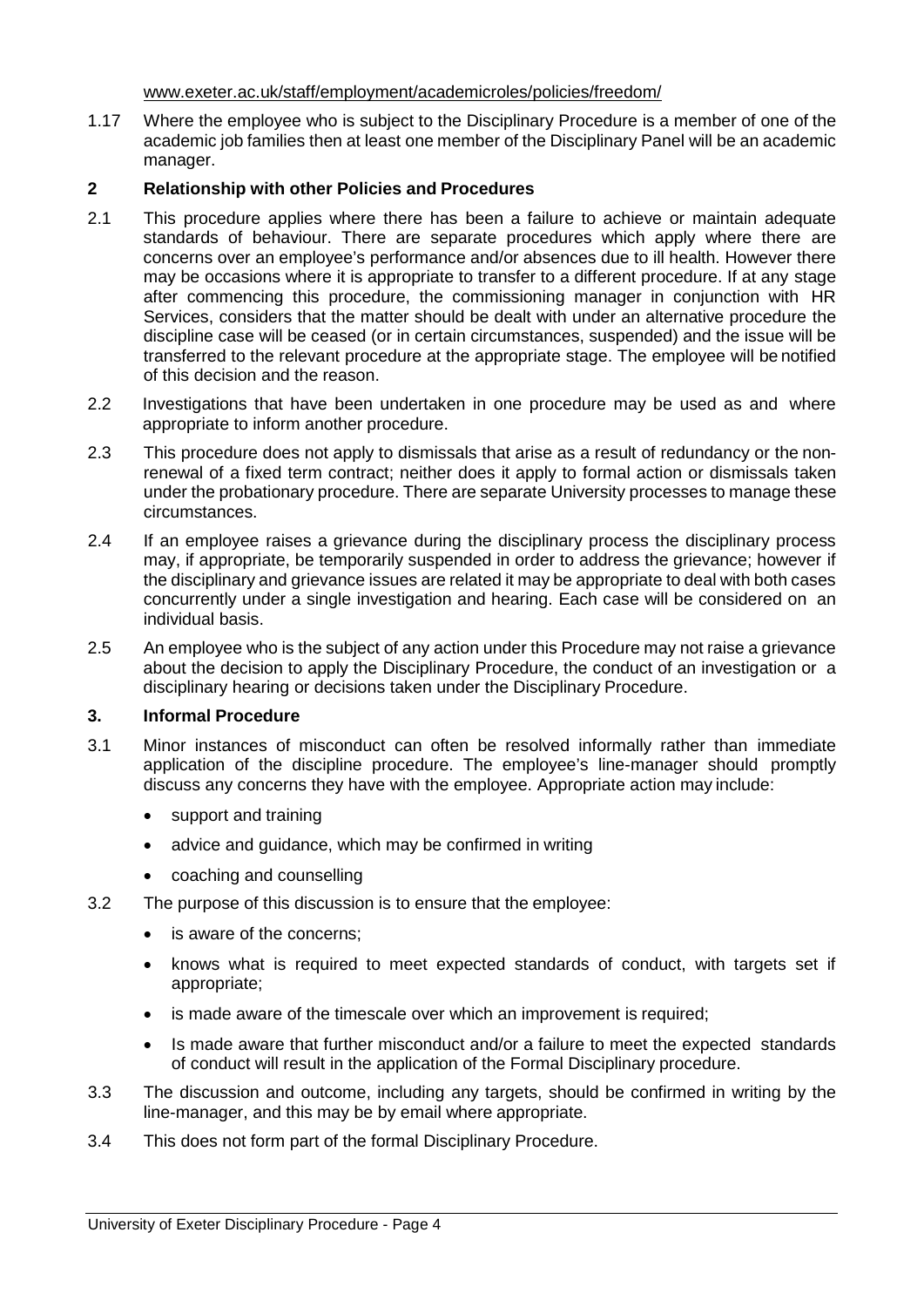*Temporary Amendment:* Given the potential absence of employees and managers, the informal actions may take longer to be put in place and reviewed. It is likely that longer periods of time will need to be allowed; specifically it is likely that there will be a delay between the alleged misconduct and the line manager raising concerns with the employee.

# **4.1 Formal Disciplinary Procedure**

4.2 If informal action does not bring about the required improvement, or where the misconduct is considered to be more serious then the formal disciplinary procedure will be followed.

*Temporary Amendment:* The Director of Human Resources will determine whether to proceed with the formal stages of the procedure, or whether to delay enacting or progressing the formal procedure, including any investigation and/or hearing. In taking this decision consideration will be given to the seriousness of the allegations, whether the employee has a current live warning, how far the proceedings have already progressed (e.g. has an investigation been commenced or completed), the impact on the employee of any delay and whether the modified procedure can reasonably be followed. In practice this means that new formal cases may be delayed i, or existing cases could be paused. In these circumstances the right of the University to commence or complete disciplinary proceedings will not have been waived. Where it is considered appropriate to continue with the formal procedure then the employee (and their representative) will be informed of this in writing, and the method of 'hearing the case' (i.e. by Teams or partially in person) agreed. A temporary variation may be made to allow any suitable manager (Grade H upwards) to chair the hearing and the level of HR support for the panel. Timescales for the meeting to be held by, paperwork to be received by and outcomes to be agreed by will be agreed as reasonable. This will not affect an employee's right of appeal and the period for raising an appeal will be set out in the outcome letter.

## **5 Precautionary Suspension**

- 5.1 If it is considered that the alleged misconduct may constitute serious or gross misconduct (where the alleged misconduct is such that the outcome may be dismissal) there may be circumstances where it may be appropriate to remove the employee from the work place and suspend them on normal pay during an investigation and disciplinary procedure. This would normally be where the presence of the employee could prejudice an investigation, causes a disruption or where their presence at work may be intimidating to potential witnesses. Each case will be considered individually. Wherever possible the employee will be informed of suspension in a meeting.
- 5.2 Consideration will be given to alternatives to suspension, e.g. changing work location if appropriate, with suspension being the last resort in most cases.
- 5.3 Suspension can only be taken (and lifted) by a manager authorised to take disciplinary action, following consultation with the Director of Human Resources (or his/her designate).
- 5.4 In circumstances where it is necessary to immediately protect the University's interests (for example, where there are serious safety concerns) and where an authorised manager is not available to suspend an employee, a manager may instruct the employee to leave the place of work, and stay away until further notice. This must be reported to an authorised manager and the Director of Human Resources or his/her designate as soon as possible so that they can determine whether the employee is to be formally suspended in accordance with paragraph 5.1.
- 5.5 The following principles apply to any period of suspension:
	- suspension from duty is not a pre-judgement of guilt and is not a disciplinary sanction;
	- suspension will normally take place in a face to face meeting but if this is not possible suspension will not be delayed but will be notified in writing;
	- the reasons for the suspension must be stated clearly to the employee in writing;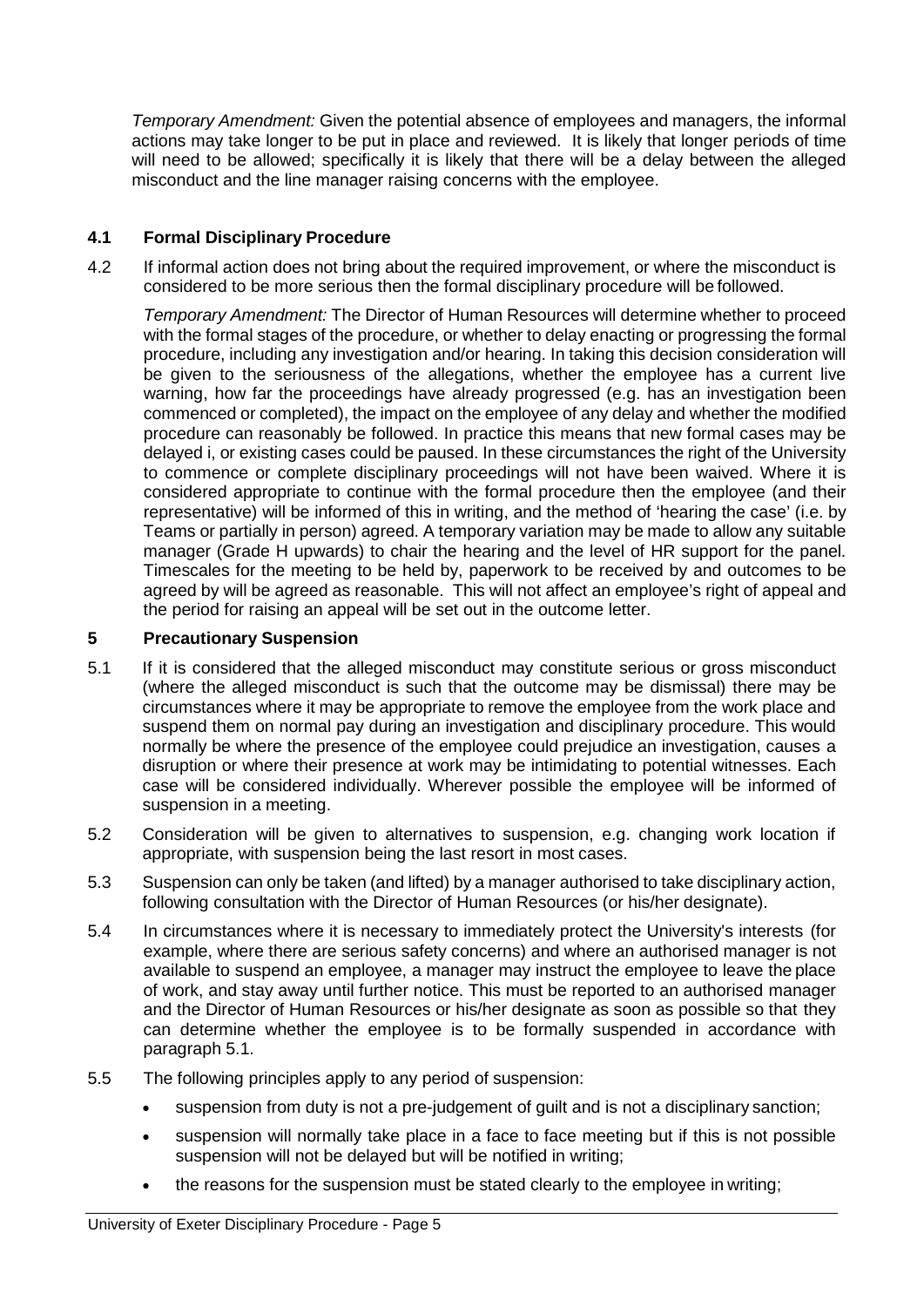- The period of suspension will generally be for an initial period of 4 weeks at which point consideration will be given to whether to lift or extend the suspension.
- 5.6 Where an employee has two roles at the University then it may be appropriate to suspend the individual from both roles. However, each case will be considered on an individual basis.
- 5.7 Whilst suspended, the employee must not discuss the case with, and must not contact, fellow workers or students or visit University property or access University facilities including email and databases without first obtaining authority (a letter will notify the employee who to contact in such circumstances). Authority will be granted (subject to any conditions considered appropriate) to enable the employee to prepare their response. Staff retain the right to contact their Trade Union representative. Whilst suspended, the employee should be mindful of their duty not to act in a way that may be prejudicial to the University's interests or reputation e.g. through their use of social media.
- 5.8 Whilst suspended, the employee is expected to remain contactable during normal working hours and to be available for any meeting which may be arranged as part of the investigation (which might include a meeting or meetings with the Investigating Officer) or subsequent disciplinary hearing (if applicable).

## **6 Undertaking an Investigation**

- 6.1 Where there are grounds for considering formal disciplinary action against an employee the Director of Human Resources, the Casework Manager or their designate may commission an appropriate person or person(s) to investigate the circumstances. The purpose of the investigation is to gather evidence and to enable a decision to be taken on whether the matter should proceed to a formal hearing under this procedure.
- 6.2 The following principles apply:
	- If there are witnesses to an incident, or a person makes an allegation against someone else, written statements from such persons will be obtained and/or where appropriate these persons will be interviewed and a note or statement from each interview will be prepared.
	- If appropriate, as part of the investigation, the employee may be interviewed. This will not be a disciplinary hearing, but will be for the purpose of investigating the matter before a decision is taken as to whether or not a disciplinary hearing is warranted.
	- Only in exceptional circumstances will statements be permitted to be anonymised, for example if there is a genuine concern for personal safety. This should be agreed with the Casework Manager.
- 6.3 When the investigation is concluded, a decision will be taken on:
	- whether no action is necessary; or
	- whether the matter should be dealt with outside the formal Disciplinary Procedure;or
	- whether it is necessary to consider the matter at a formal disciplinary hearing.

## **7 The Disciplinary Hearing**

- 7.1 If, following the investigation, it is found that there is a disciplinary case to answer, the employee will be advised in writing at least five working days before the date of the disciplinary hearing:
	- confirmation that there will be a disciplinary hearing under the disciplinary procedure
	- the date, time and venue of the disciplinary hearing
	- details of the allegations and copies of all relevant evidence, including witness statements
	- the names of the panel members
	- the names of any witnesses being called in support of the University's case against the employee.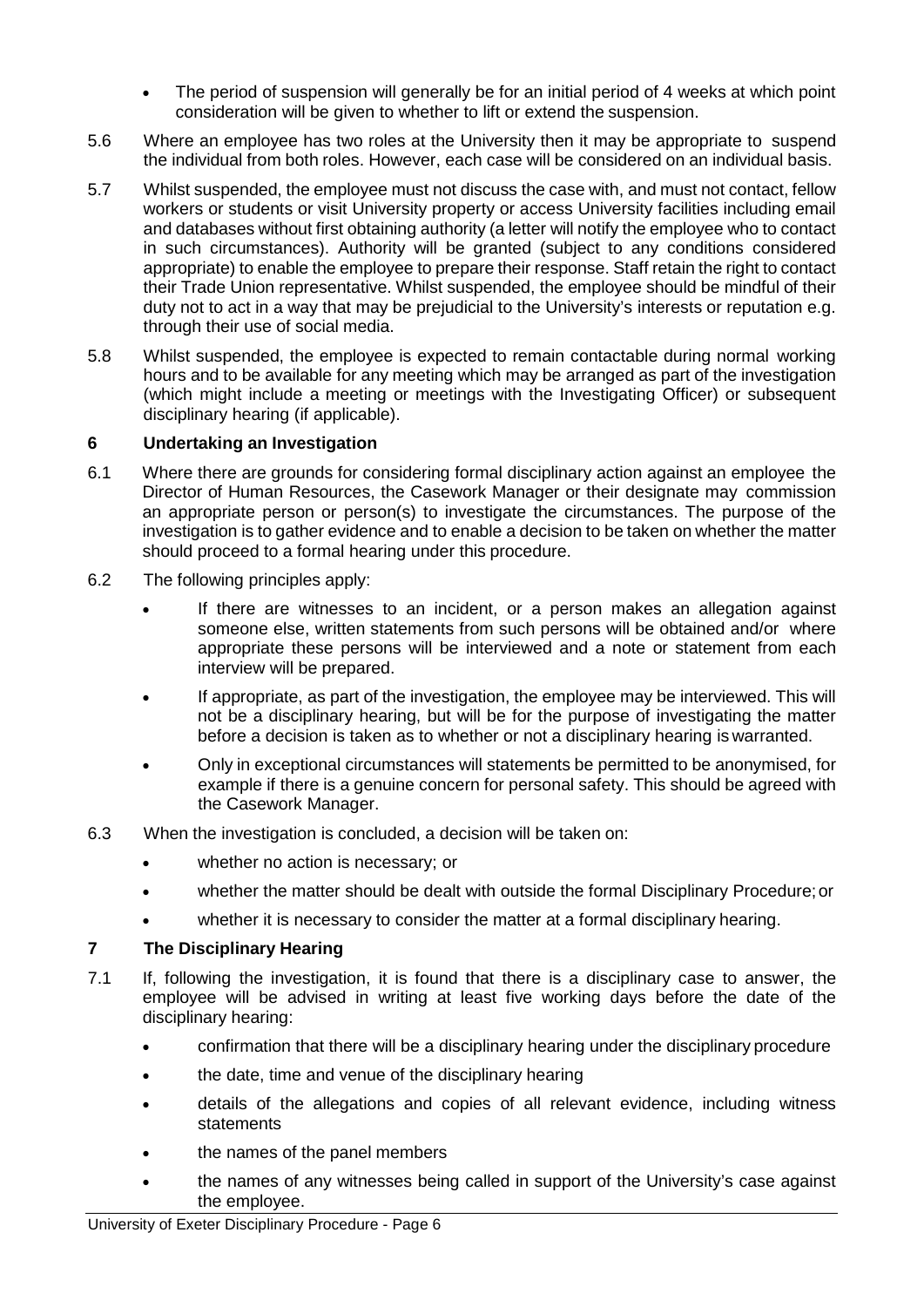the possible disciplinary action that may be taken

• their right to be accompanied by a fellow worker or trade union representative This letter should also advise the employee of their opportunity at the hearing to:

- call witnesses and how to do so (giving adequate notice of their intention to do so)
- ask questions
- present their case and supporting evidence
- present mitigating circumstances they may wish to be taken into account
- 7.2 The purpose of the disciplinary hearing is to give the employee an opportunity to state their case and to answer the allegations made against them.
- 7.3 The investigating officer will attend the disciplinary hearing to present the findings of the investigation and to answer questions from the employee (or their companion) and the Disciplinary Panel, but will not otherwise take part in the hearing and they will notparticipate in the decision making process.
- 7.4 If the employee wishes to submit written evidence for consideration at the hearing, this must be submitted to the Chair of the Disciplinary Panel at least two working days before the hearing.

#### 8. **Timing and Postponement**

- 8.1 The hearing will be arranged by the University at a time and venue which is convenient for the employee's working hours and work location. Written notification will be given as set out in paragraph 7.1
- 8.2 The employee and their companion must make every effort to attend the hearing. If the employee is unable to attend at the time and date given through circumstances beyond their control e.g. sickness, they must promptly notify the Chair of the Disciplinary Panel and the hearing will be rearranged. The reconvened hearing will be within 5 working days of the original hearing date, unless this is not reasonably practicable.
- 8.3 Where the employee's companion is unavailable to attend the hearing then the employee may propose an alternative date which should be not more than five working days after the date originally proposed.
- 8.4 Where an employee is unable to attend a reconvened hearing or is unwilling to attend without good cause, the University shall be entitled to hold the hearing in the employee's absence and make a decision on the evidence available. An employee may postpone a hearing once but no more than this unless there is clear medical evidence to support a reasonable delay in hearing the case; however, any such delay should not be taken as a waiver of the misconduct by the University, and should the employee continue to be unavailable then the University may decide to hold the hearing in the employee's absence on the evidence available, provided that the employee is notified in advance that this will occur and is given an opportunity to make a written submission for consideration at the hearing.
- 8.5 Exceptionally, with written consent of the employee and with the prior agreement of the Chair of the Disciplinary Panel, a trade union representative may attend the hearing in the employee's absence to present the employee's case as set out in paragraph 9.2.

#### **9 Right to be accompanied**

- 9.1 If the employee wishes to exercise their right to be accompanied by a fellow worker or trade union representative at the disciplinary hearing, they should give advance notice of this to Chair of the Disciplinary Panel, stating the name of their chosen companion and whether they are a fellow worker or trade union representative.
- 9.2 The companion may address the disciplinary hearing to put and sum up the employee's case but may not answer any questions on behalf of the employee or address the hearing if the employee does not wish it. The companion must not act in a manner which prevents the University from presenting its case (including evidence from relevant witnesses).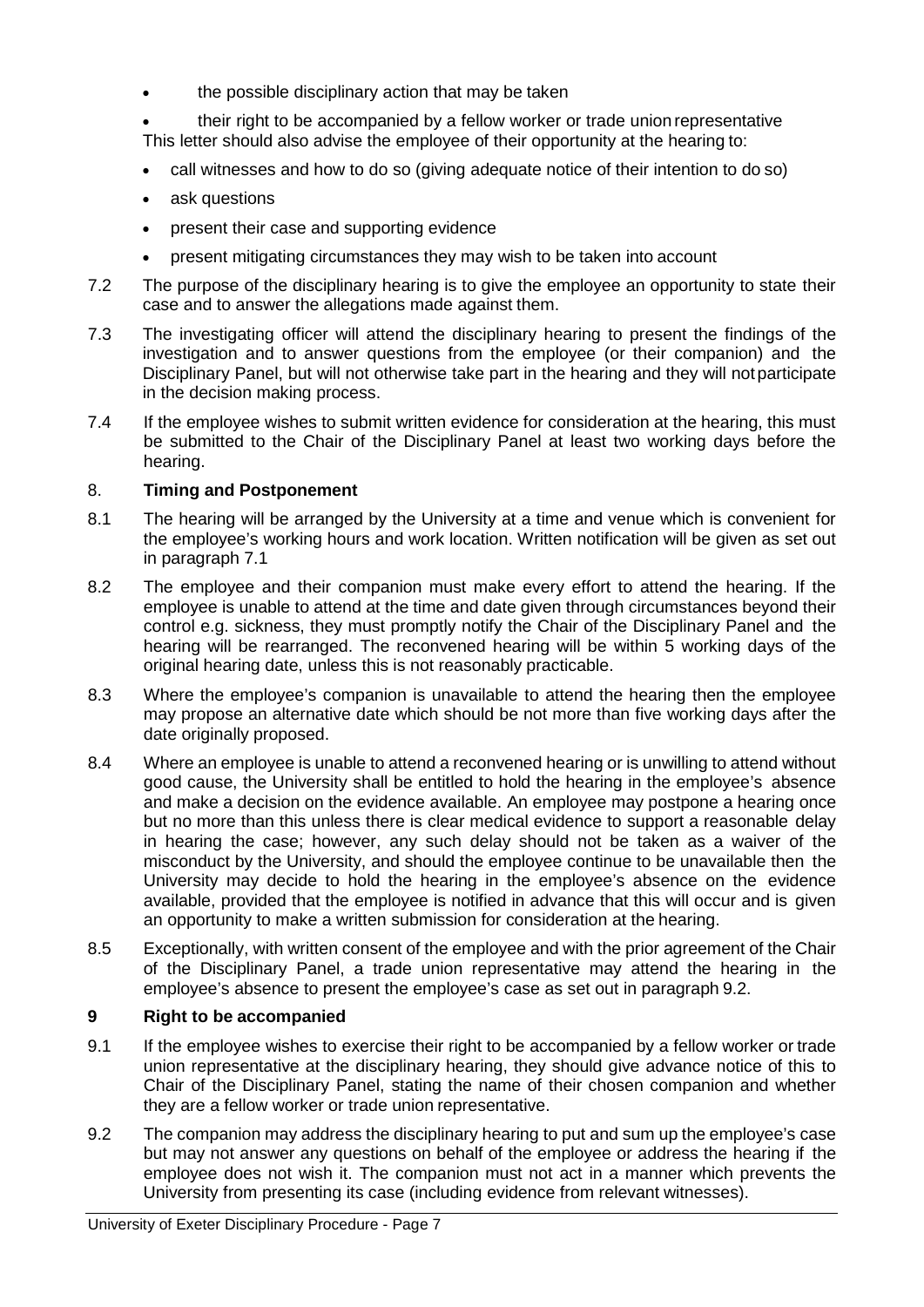## **10 Outcome of the Disciplinary Hearing**

- 10.1 Following a disciplinary hearing the Disciplinary Panel will adjourn to consider the evidence. The panel may conclude one of the following courses of action, according to the circumstances of the case:
	- take no disciplinary action
	- recommend the issue is dealt with informally by the employee's line manager
	- give a first formal written warning if there has been either a repeated minor breach in conduct, or a first but more serious breach of discipline. Such a warning will remain current for 6 months from the date of the hearing.
	- give a final written warning if there has been an insufficient response to previous warnings and conduct is still unsatisfactory, or in the case of a first but sufficiently serious breach of discipline. Such a warning will remain current for 12 months form the date of the hearing.
	- give the employee notice of dismissal if, following a final written warning, conduct remains unsatisfactory and the employee still fails to reach or maintain the prescribed standards.
	- dismiss the employee summarily without notice and without there having been any previous disciplinary warnings when there has been gross misconduct. (Examples: Appendix 1).
- 10.2 In the case of a written warning, the warning will be disregarded for further disciplinary purposes after the timeframes specified at 10.1 above, unless there are circumstances which justify a longer period and which are explained in the letter to the employee confirming the outcome of the disciplinary hearing.
- 10.3 The Conditions of Employment provides that "Subject to satisfactory performance, and subject to a minimum of six months' service in the grade, increments are payable on 1 August each year until the top progression point of the grade is reached". The University reserves the right to withhold an increment from an employee on the grounds that their performance or conduct is unsatisfactory. Therefore where an employee has been subject to a formal warning under this procedure, then the University may withhold any eligible increments due for that period. This will be confirmed in writing.

## **11 Alternatives to Dismissal**

- 11.1 The University may at its discretion consider one or more of the following sanctions as an alternative to dismissal:
	- demotion, which may include demotion to a lower grade, with resulting reduction in salary
	- remain on the same grade but reduction in spine point on the University of Exeter pay scale as applicable from time to time
	- loss of right to an increment and/or bonus payment (where applicable)
	- a period of unpaid suspension of no longer than one month
	- transfer to a different role, college, service or site

and/or retraining, mediation or other appropriate course of training/counselling.

11.2 Where such alternative sanction(s) are deemed appropriate, they will be applied in addition to a final written warning, to remain current for 18 months from the date of hearing.

## **12 Notification of the Outcome**

- 12.1 The employee will be informed of the outcome of the disciplinary hearing in writing, usually within 5 working days of the hearing. The letter will confirm:
	- the action taken (or the fact that no formal action was taken) and the reasons forthat action;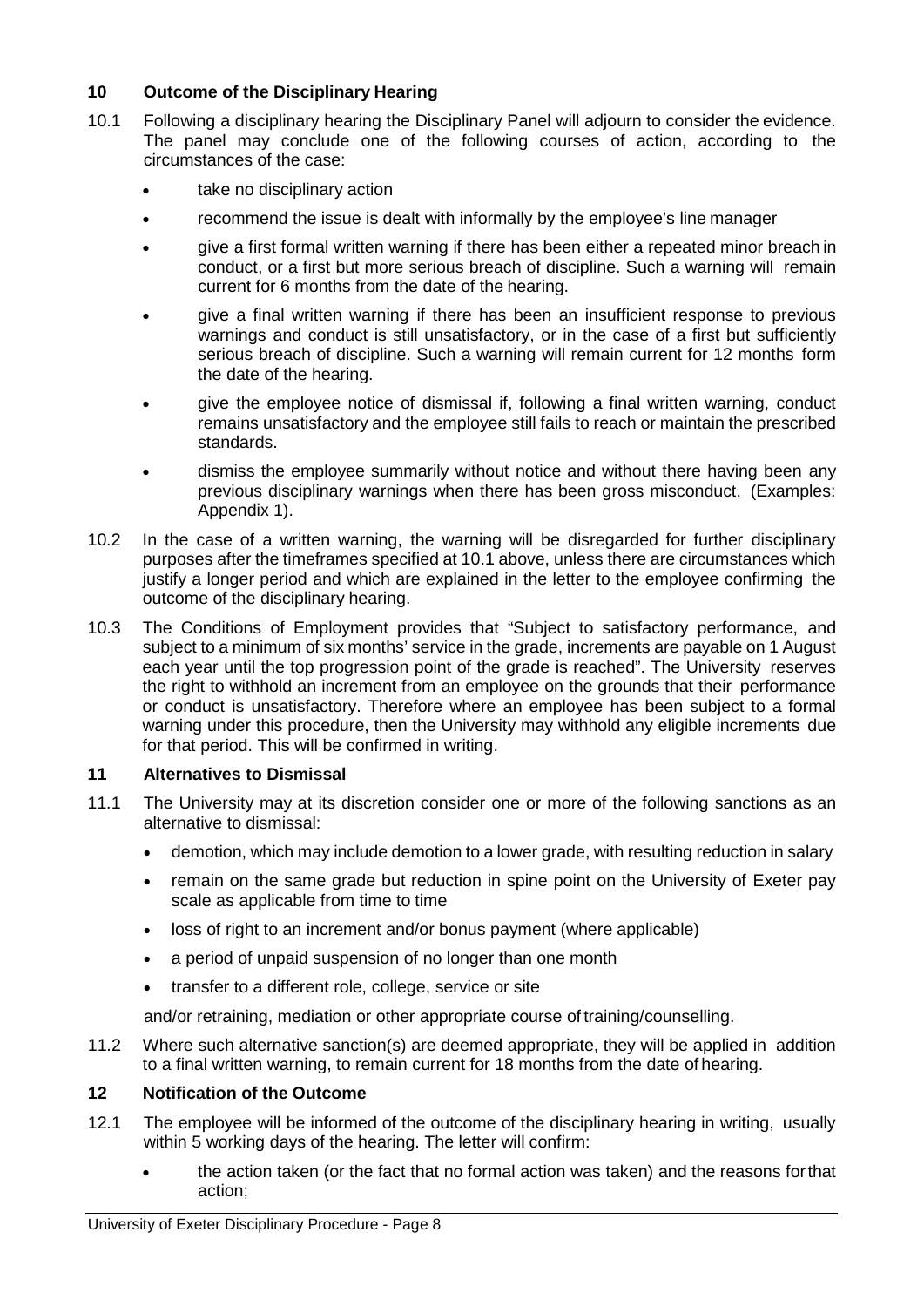- any remedial action required of the employee and the consequences of any recurrence of misconduct, including any dates for review;
- that the employee has a right of appeal and how to exercise that right;
- in the case of a written warning, that the warning will be disregarded for further disciplinary purposes after six months (for a formal written warning) or twelve months (for a final written warning);
- in the case of dismissal, the date on which the employment contract will end, giving the appropriate period of notice if applicable, or in the case of gross misconduct, the fact that dismissal is without notice or payment in lieu of notice.

#### **13 Right of Appeal**

- 13.1 An employee has a right of appeal against any formal action under the formal Disciplinary Procedure.
- 13.2 The right of appeal must be exercised within 10 working days of receipt of the letter of confirmation of disciplinary action.
- 13.3 The appeal, stating the grounds on which it is made, must be in writing and set out the grounds for appeal. The grounds for appeal must fall into one or more of the following categories:
	- that the investigation or disciplinary hearing was flawed or that the process has been followed incorrectly;
	- that the disciplinary penalty is disproportionate to the allegations;
	- that new evidence has come to light that was not available at the time of the investigation or the disciplinary hearing.
- 13.4 An appeal will be heard by a panel comprising two senior managers who have had no previous involvement in the case. In the case of an appeal against a final written warning or against dismissal, the panel will be drawn from members of the Senior Management Group from a different College or Professional Services area.
- 13.5 The University will aim for an appeal to be heard within 20 working days of the appeal being lodged.
- 13.6 If the decision of the Disciplinary Panel is to dismiss the employee, an appeal will not prevent or delay the dismissal but if the outcome of the appeal overturns the dismissal then the employee will be reinstated and paid any back pay.
- 13.7 The appeal panel may:
	- uphold the disciplinary action taken; or
	- withdraw the disciplinary action taken; or
	- reduce the level of disciplinary action taken.
- 13.8 The appeal will be a review of the decision taken by the Disciplinary Panel that conducted the disciplinary hearing and will not be a rehearing of the case, except in the circumstances of paragraph 13.9. No new evidence may be presented to the appeal panel, nor any witnesses called, unless the appeal panel is satisfied that there are exceptional reasons why such evidence or witnesses were not produced at the disciplinary hearing and/or that it is necessary in the interests of fairness, in reviewing the Disciplinary Panel's decision, for the appeal panel to consider this evidence or hear from the witnesses concerned.
- 13.9 Where the appeal is on grounds of a flawed investigation or hearing or incorrect processthe appeal panel may agree for the appeal to be a full rehearing of the evidence.
- 13.10 The decision of the appeal panel (usually communicated in writing to the employee within ten working days of the appeal hearing) shall be final within the procedures of the University.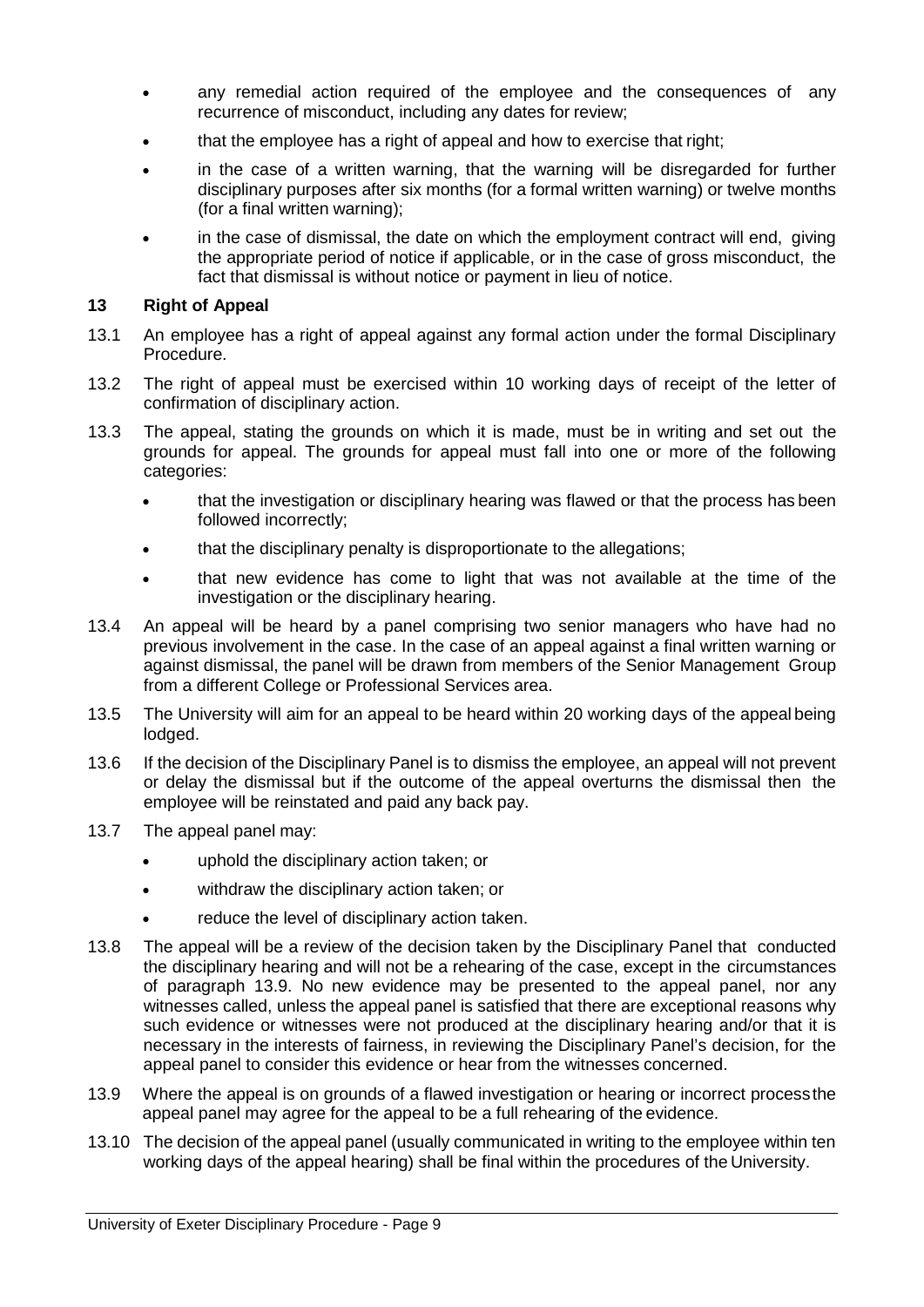*Temporary Amendment:* All employees subject to formal disciplinary action continue to have a right to appeal. There may be a delay in the University being able to hear an appeal, and the employee will be informed of the likely timeframe in writing as soon as possible following receipt of their appeal However, except in the case of dismissal, appeals may be paused during this period.

### **14 Return to Work**

- 14.1 The Line Manager and the HR Business Partner will develop a return to work programme to reintegrate the employee back into the workplace effectively following a period of suspension or a disciplinary hearing where there was no action taken, or action short of dismissal. This may include:
	- meeting the employee on their first day back at work before they see any colleagues to check how they are feeling, and any support they feel they need.
	- a conversation with any work colleagues of the employee concerned and in particular those who may have given evidence that sets out clearly expectations about working relationships going forward.
	- checking what (if any) support immediate work colleagues or witnesses feel they may need.

## **Appendix 1**

### **Examples of Gross Misconduct**

The following list is not comprehensive or exhaustive.

The following examples of behaviour at work may be regarded as gross misconduct, and may lead to summary dismissal:

- dishonesty, theft, fraud, or serious misuse of University property, including deliberate and serious damage to University property;
- theft from or violence to other members of the University or members of the public including malicious damage to their property;
- obscene or indecent behaviour or sexual misconduct or the circulation of offensive material;
- aggressive or threatening behaviour or physical violence;
- bullying or harassment or unlawful discrimination;
- breach of security or of financial regulations, policies or procedures;
- breach of confidence and/or confidential information;
- serious breach of University policy including the email and IT policy;
- incapability whilst on duty brought on by misuse of alcohol or illegal drugs;
- being in the possession of illegal drugs;
- breach of health, safety and hygiene rules or acting in a manner dangerous to others;
- behaviour bringing the University into disrepute or which could reasonably be expected to bring the University into disrepute;
- serious insubordination;
- serious professional incompetence or gross negligence;
- causing loss, damage or injury through serious negligence;
- plagiarism;
- breach of the University's Code of Conduct on bribery and other Improper conduct
- where the employee has stopped attending work without authority or reasonable explanation.